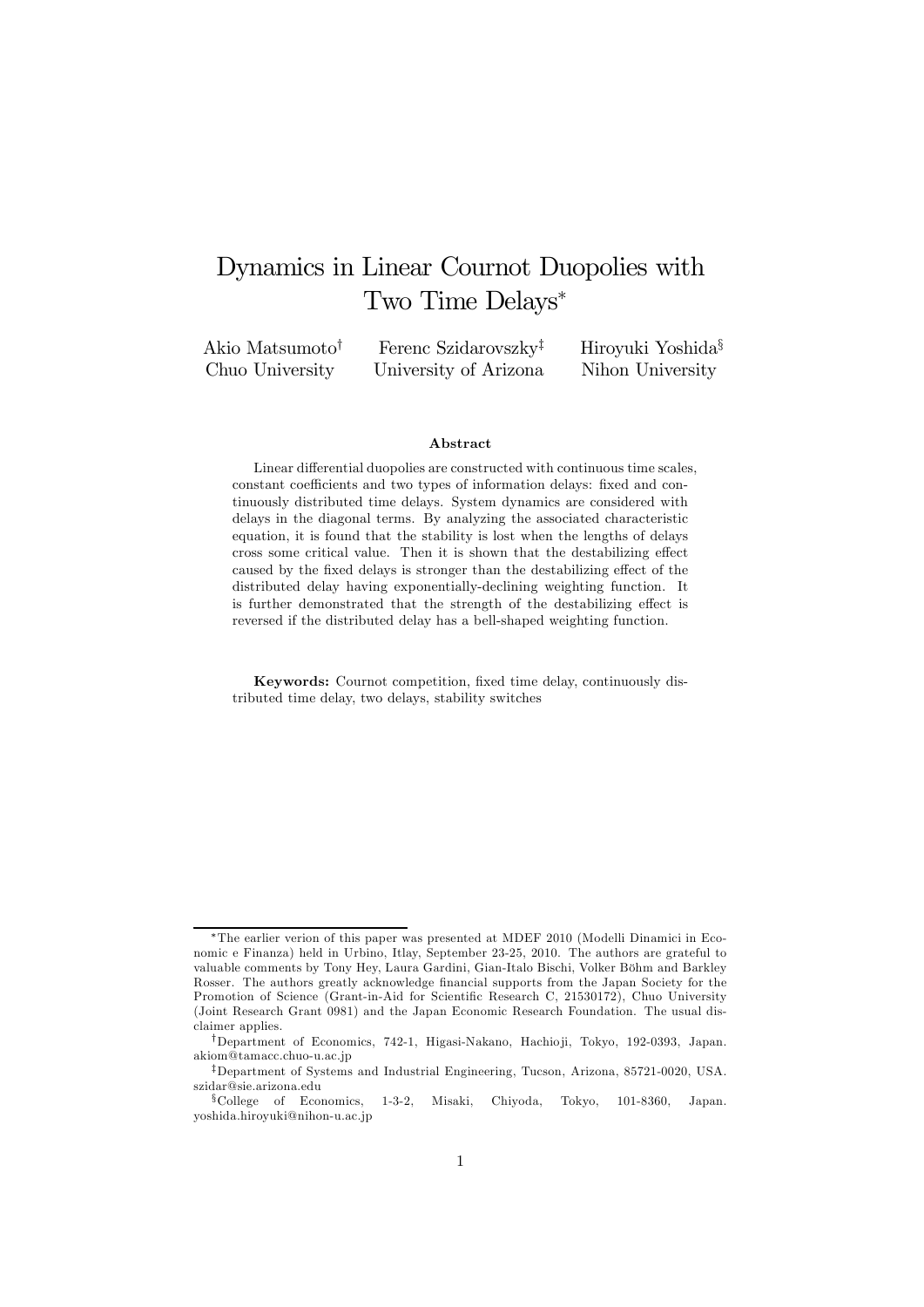### 1 Introduction

Oligopoly models play a central role in the literature of mathematical economics. Since the pioneering work of Cournot (1838), a large number of researchers discussed and examined the classical Cournot model and its variants and extensions. The existence and uniqueness of the equilibrium was the main focus of studies in the early stages and later the research turned to the dynamic analysis of oligopolistic markets. A comprehensive summary of earlier results can be found in Okuguchi (1976), and their multiproduct generalizations with several case studies are discussed in Okuguchi and Szidarovszky (1999). The attention was focused on linear and linearized models at the beginning which provided the local asymptotic properties of the equilibria. During the last two decades however an increasing attention has been given to the analysis of global dynamics. A survey of the newer results can be found in Bischi *et al*. (2010) which contains models with both discrete and continuous time scales. The most common dynamic processes are based either on the gradients of the profit functions or on best responses. In this paper continuous-time gradient dynamics will be considered with constant coefficients. Some applications of gradient dynamics to economic models are found in Bischi *et al.* (2010).

In the cases of most models discussed earlier in the literature, it was assumed that each firm has instantaneous information about its own output and also on the outputs of the competitors. This assumption has mathematical convenience, however it is unrealistic in real economics, since there are always time delays due to determining and implementing decisions. In addition to these facts, in fast changing industries the firms do not want to follow sudden market changes, they rather want to react to averaged past information. Hence there are always time delays between the times when information is obtained and the times when the decisions are implemented.

Howroyd and Russel (1984) construct two linear continuous-time dynamics oligopoly models with partial adjustment towards the best response and consider the effects caused by time delays on local stability. They show clear-cut results. In their Model I in which each firm has delayed information of its own output and its competitors' outputs, local stability can be lost when the lengths of the delays are large enough. On the other hand, in their Model II in which each firm has delayed information only in the competitors' outputs, stability is preserved regardless of the length of the delays under the plausible assumption that the coefficient matrix of the dynamic system without time delays is diagonally dominant. They, however, do not investigate the case in which each firm has delayed information on its own output and can use instantaneous information on the competitors' outputs.

This paper has three purposes. The first purpose is to complement the study of Howroyd and Russel (1984) by examining how the fixed time delays affect local dynamics in this missing case. Howroyd and Russel (1984) assume fixed time delays. There are, however, many economic situations in which the delays are uncertain or the firms are reacting to averaged past information. In such situations, continuously distributed time delays are appropriate. Thus the second purpose is to examine whether or not the results obtained under fixed time delays still hold in a dynamic oligopoly model with continuously distributed time delays. The last purpose is to compare the destabilizing effects caused by fixed and distributed time delays and to show that the relative strength between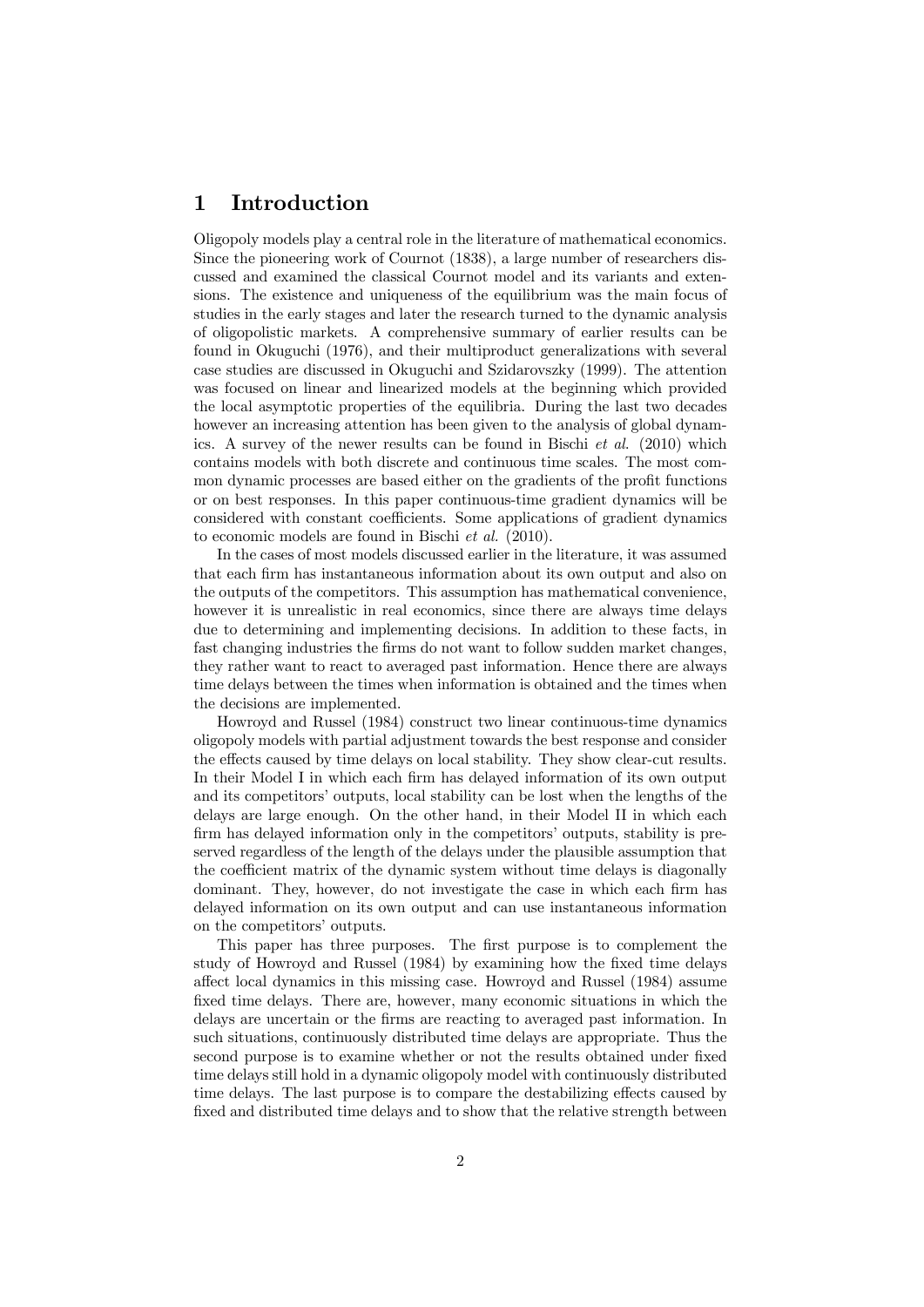the two effects depends on the value of the shape parameter of the weighting function under distributed delay.

The paper is organized as follows. Section 2 constructs a basic duopoly model with linear price and cost functions. Section 3 assumes constant speed of adjustment and introduces fixed time delays into the basic model. Section 4 discusses the model with continuously distributed time delay. Section 5 concludes the paper.

## 2 The Basic Model

In this section, dynamics in a classical linear oligopoly model is briefly reviewed and its global stability is confirmed. Consider an industry of  $N$  firms producing a homogeneous good. Let  $k = 1, 2, ..., N$  denote the firms and let  $x_k$  be the output quantity produced by firm  $k$ . The price function is assumed to be linear,

$$
p = a - b \sum_{\ell=1}^{N} x_{\ell}
$$
 with  $a > 0$  and  $b > 0$ .

Production cost is also assumed to be linear and the marginal cost of firm  $k$  is denoted by  $c_k$ . The profit function of firm k is defined by

$$
\pi_k = \left(a - b \sum_{\ell=1}^N x_\ell\right) x_k - c_x x_k
$$

Firm k determines its output to maximize its profit with respect to  $x_k$ . Assuming interior optimal solutions of the profit maximizing problems and then solving the first-order condition for the output yield the best reply for firm  $k$ ,

$$
R_k(\boldsymbol{x}_{-k}) = \frac{a - c_k - b \sum\limits_{\ell \neq k}^N x_\ell}{2b}
$$

with

$$
\boldsymbol{x}_{-k} = (x_1, x_2, ... x_{k-1}, x_{k+1}, ..., x_N).
$$

A Cournot equilibrium state is a vector  $(x_1^c, x_2^c, ..., x_N^c)$  that satisfies  $x_k^c$  =  $R_k(\boldsymbol{x}_{-k}^c)$  for  $k = 1, 2, ..., N$ . Thus a Cournot equilibrium output of firm k is

$$
x_k^c = \frac{a - Nc_x + \sum\limits_{\ell \neq k}^N c_\ell}{(N+1)b}.
$$

In this paper we assume that the firms continuously adjust their outputs proportionally to the change in their profits. This gradient dynamics is modeled by an N-dimensional system of ordinary differential equations of the form,

$$
\dot{x}_k = \alpha_k \frac{\partial \pi_k}{\partial x_k} \text{ for } k = 1, 2, ..., N,
$$
\n(1)

where  $\alpha_k$  is a positive adjustment coefficient of firm k, and the dot over a variable means its time derivative, e.g.,  $\dot{x}_k = dx_k/dt$ . Substituting the explicit expression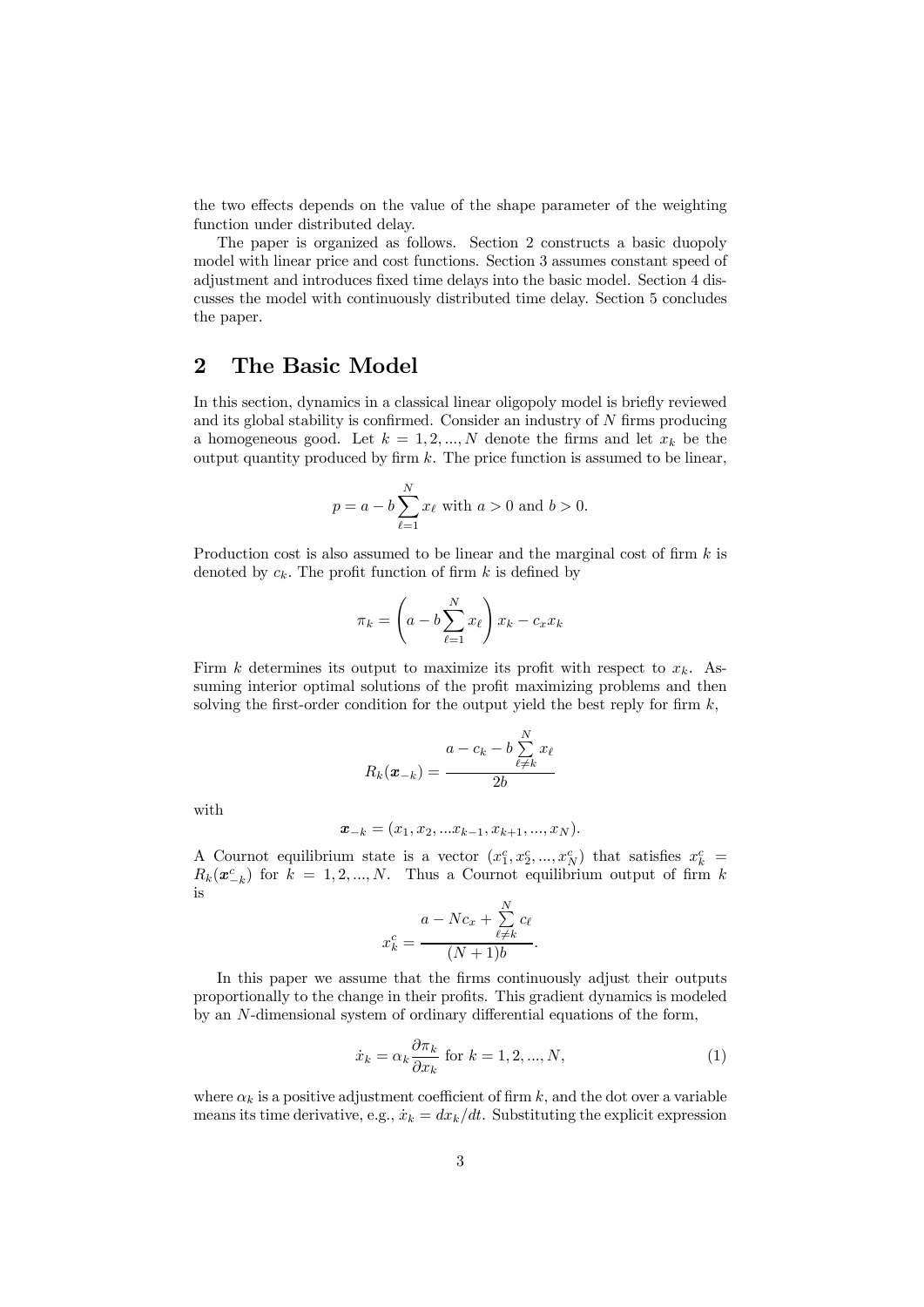of the marginal profit of firm  $k$  into  $(1)$ , we obtain the continuous-time oligopoly model with gradient dynamics

$$
\dot{x}_k(t) = \alpha_k \left( a - c_k - b \sum_{\ell \neq k}^N x_\ell(t) - 2bx_k(t) \right) \text{ for } k = 1, 2, ..., N. \tag{2}
$$

Using the best reply functions, system (2) can be rewritten as

$$
\dot{x}_k(t) = \bar{\alpha}_k (R_k(\pmb{x}_{-k}(t)) - x_k(t)) \text{ for } k = 1, 2, ..., N. \tag{3}
$$

where  $\bar{\alpha}_k = 2b\alpha_k$ . In system (3), each firm adaptively adjusts its output in such a way that the adjustment rate of the output is proportional to the difference between the profit maximizing output and the current output. That is, each firm adjusts its output into the direction toward its best reply. The transformation from (2) to (3) or *vice versa* implies that for the firms, the gradient adjustment of the output is the same as the adaptive adjustment toward best reply. To establish local stability of the Cournot equilibrium, it suffices to show that all eigenvalues of the coefficient matrix of either (2) or (3) have negative real parts. It is shown in Bischi *et al*. (2010, Theorem 2.2) that system (3) is always locally asymptotically stable. This implies that system (2) is also locally asymptotically stable. Since local stability leads to global stability in linear models, we obtain the following well-known result:

Theorem 1 *The continuous-time gradient dynamic model (2) is globally asymptotically stable.*

In the following we introduce time delays into system (2) and consider how time delays affects local stability of the Cournot equilibrium. We examine two different types of time delays: fixed or discrete time delay in Section 4 and continuously distributed time delay in Section 5. We abbreviate the first delay to a discrete-delay and the second to a continuous-delay henceforth.

### 3 Linear Duopolies with Two Discrete Delays

Howroyd and Russel (1984) obtain the delay oligopoly system by introducing discrete-delays into (3),

$$
\dot{x}_k(t) = \bar{\alpha}_k (R_k(\mathbf{x}_{-k}(t - T_k)) - x_k(t - S_k)) \text{ for } k = 1, 2, ..., N,
$$

where firm k experiences a time delay  $T_k$  in obtaining information about the competitors' outputs and a time delay  $S_k$  in implementing information about its own output. The Cournot equilibrium is shown to be stable in their Model I with  $T_k = S_k = r_k > 0$  if  $2\bar{\alpha}_k r_k \leq 1$  and  $(N-1)b < 1$  hold. It is also shown to be always stable regardless of the lengths of delays in their Model II with  $T_k > 0$  and  $S_k = 0$ .<sup>1</sup> In the following, we consider the opposite case with  $S_k > 0$ and  $T_k = 0$  in the gradient dynamic model (2). Since it is, however, difficult to examine the general N-firm oligopoly model, we confine our analysis to delay duopoly dynamics (i.e.,  $N = 2$ ).

<sup>&</sup>lt;sup>1</sup>More general result, asymptotic stability for linear differential system with general delays  $T_{kj} \geq 0$  for  $1 \leq k \neq j \leq N$  and  $S_{kk} = 0$  for  $k = 1, 2, ..., N$ , is shown in Hofbauer and So  $(2000)$ .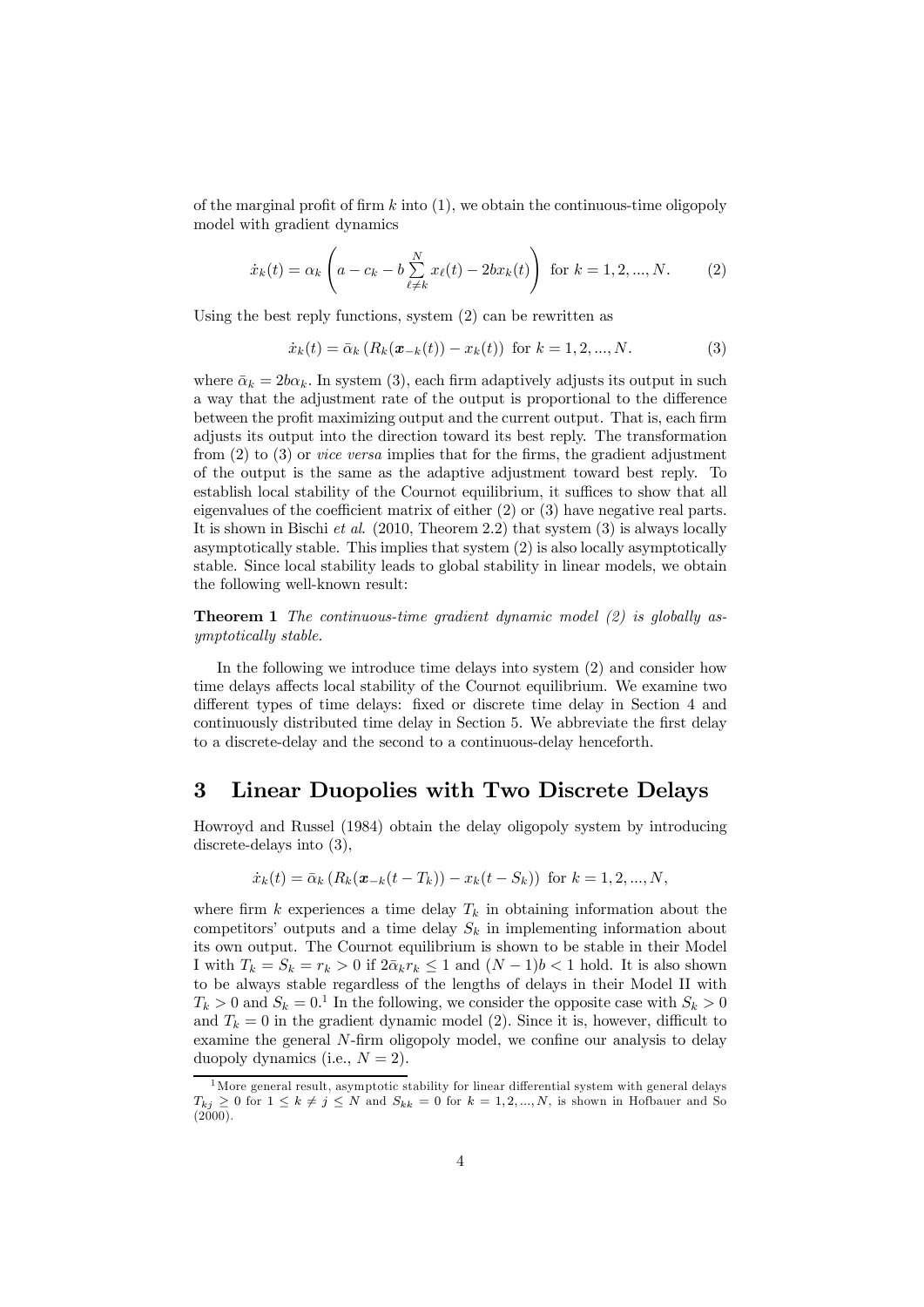For the sake of notational simplicity, we use the followings:  $x = x_1, y =$  $x_2, \alpha = \alpha_1, \beta = \alpha_2, c_x = c_1$  and  $c_y = c_2$ . Then a duopoly version of the gradient dynamic model is presented by

$$
\begin{aligned} \dot{x}(t) &= \alpha(a - c_x - 2bx(t - S_x) - by(t - T_x)), \\ \dot{y}(t) &= \beta(a - c_y - bx(t - T_y) - 2by(t - S_y)). \end{aligned} \tag{4}
$$

A steady state (i.e., Cournot outputs) of the delay model (4) is obtained by substituting 2 for N in  $x_k^c$ ,

$$
x^{c} = \frac{a - 2c_{x} + c_{y}}{3b} \text{ and } y^{c} = \frac{a - 2c_{y} + c_{x}}{3b},
$$

which are independent of the length of delays. Since the discrete-delays in the off-diagonal terms are harmless to stability, we assume the following:

#### Assumption 1  $T_x = T_y = 0$ .

We start from the local stability analysis. For this purpose we consider the corresponding homogenous system of (4):

$$
\dot{x}_{\delta}(t) = \alpha(-2bx_{\delta}(t - S_x) - by_{\delta}(t)),
$$
  

$$
\dot{y}_{\delta}(t) = \beta(-bx_{\delta}(t) - 2by_{\delta}(t - S_y)).
$$

where  $x_\delta(t) = x(t) - x^c$  and  $y_\delta(t) = y(t) - y^c$  are deviations from the corresponding equilibrium values. The characteristic equation of the linearized system can be obtained by looking for the solutions in exponential forms,

$$
x_{\delta}(t) = e^{\lambda t}u
$$
 and  $y_{\delta}(t) = e^{\lambda t}v$ 

and substituting them into the homogeneous equations. The resultant system can be written in the matrix form:

$$
\begin{pmatrix} \lambda + 2\alpha b e^{-\lambda S_x} & \alpha b \\ \beta b & \lambda + 2\beta b e^{-\lambda S_y} \end{pmatrix} \begin{pmatrix} u \\ v \end{pmatrix} = \begin{pmatrix} 0 \\ 0 \end{pmatrix}
$$

A nontrivial solution exists if and only if the determinant of the coefficient matrix is zero, which provides a mixed exponential-polynomial equation for  $\lambda$ :

$$
\left(\lambda + 2\alpha b e^{-\lambda S_x}\right)\left(\lambda + 2\beta b e^{-\lambda S_y}\right) - b^2 \alpha \beta = 0. \tag{5}
$$

Expanding (5), we obtain the characteristic equation of the form

$$
\lambda^2 - \alpha \beta b^2 + 2\alpha b \lambda e^{-\lambda S_x} + 2\beta b \lambda e^{-\lambda S_y} + 4\alpha \beta b^2 e^{-\lambda (S_x + S_y)} = 0. \tag{6}
$$

Due to Theorem 1, the duopoly system (4) is locally asymptotically stable in the absence of information delays. Although we assume away information delays in the competitors' outputs and reduce the N-firm model to the duopoly model, the dynamic analysis of system (4) is still complicated in the case of multiple distinctive delays,  $S_x > 0$ ,  $S_y > 0$  and  $S_x \neq S_y$ . Following Li and Wei (2009), we take the two-step procedure. At the first step, setting  $S_x = 0$ , we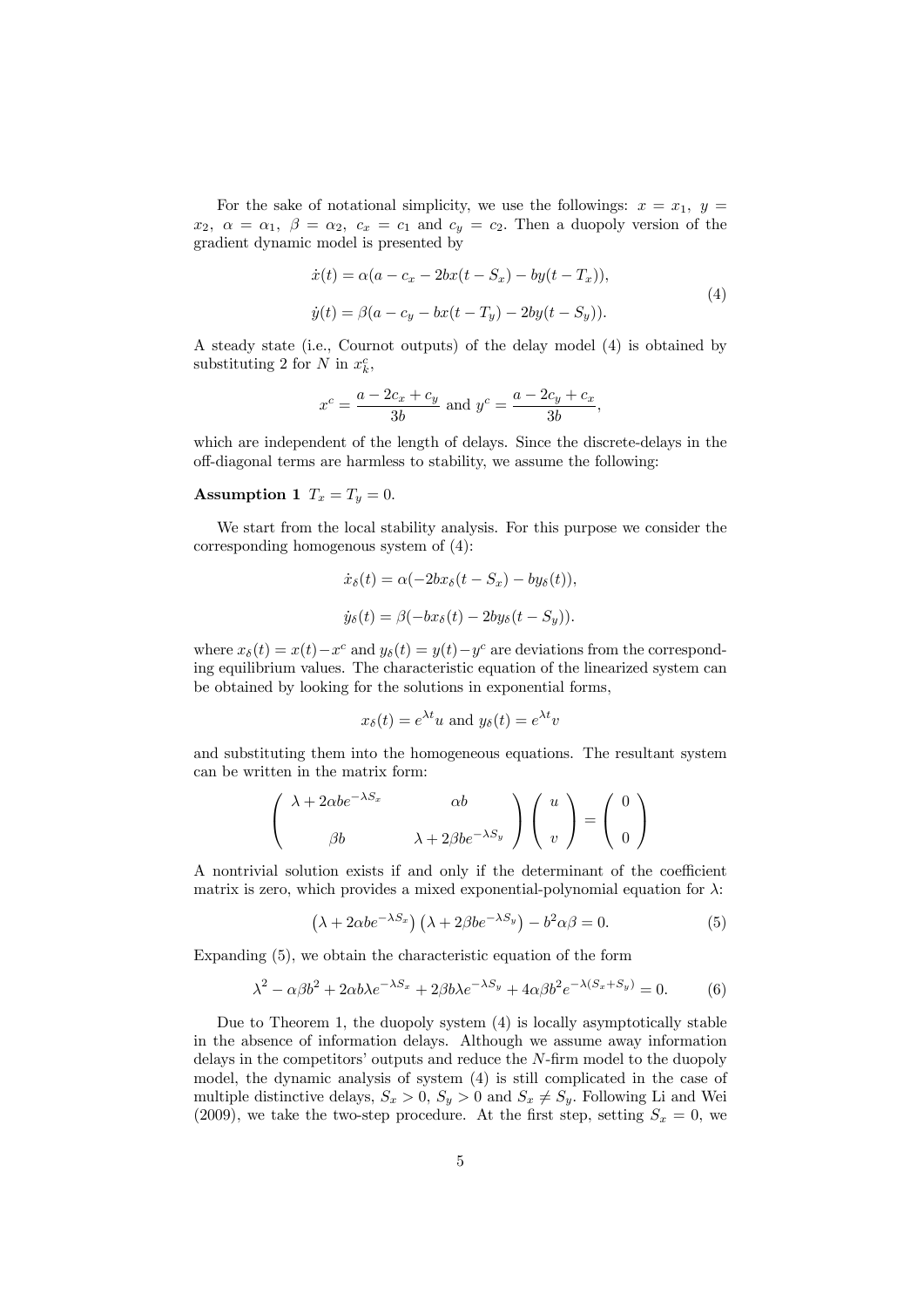reduce (6) to the equation with single discrete-delay  $S_y$ . We first find a stable interval of  $S_y$  in which all roots of the characteristic equation (6) have negative real parts. Then we proceed to the question of stability switching. The stability analysis concerns with whether all roots lie in the left half of the complex plain. The analysis of stability switching concerns with whether the roots cross the imaginary axis when the delay changes. At the second step, selecting a value of  $S_y$  from the stable interval, we treat  $S_y$  as a parameter and find a stable interval of  $S_x$ , repeating the same procedure taken at the first step. The stable interval of  $S_x$  depends on the value of  $S_y$ . Moving the value of  $S_y$  from one extreme of its stable interval to the other extreme generates the  $S_y$ -dependent corresponding interval of  $S_x$ . Putting these intervals together constructs the region of  $S_x$  and  $S_y$  in which the Cournot equilibrium is stable.

#### **First Step** :  $S_x = 0$  and  $S_y > 0$ .

The condition  $S_x = 0$  reduces the characteristic equation (6) to the form,

$$
\lambda^2 + 2\alpha b\lambda - \alpha\beta b^2 + 2\beta b(\lambda + 2\alpha b)e^{-\lambda S_y} = 0.
$$
 (7)

It can be checked that  $\lambda = 0$  is not a solution of the above equation. Let  $\lambda = i\omega$ with  $\omega > 0$  be a solution. Substituting it into (7) and separating the real and imarinary parts, we have

$$
2\beta b(2\alpha b \cos \omega S_y + \omega \sin \omega S_y) = \omega^2 + \alpha \beta b^2
$$
  

$$
2\beta b(\omega \cos \omega S_y - 2\alpha b \sin \omega S_y) = -2\alpha b \omega.
$$
 (8)

The sum of the squares of these two equations yields the fourth-order equation in  $\omega$ 

$$
\omega^4 - 2b^2(2\beta^2 - 2\alpha^2 - \alpha\beta)\omega^2 - 15\alpha^2\beta^2b^4 = 0
$$
 (9)

implying that

$$
\omega_{\pm}^2 = b^2(2\beta^2 - 2\alpha^2 - \alpha\beta \pm \sqrt{D})
$$

where  $D$  is the discriminant and has the form

$$
(2\beta^2 - 2\alpha^2 - \alpha\beta)^2 + 15\alpha^2\beta^2b^4 > 0.
$$

Clearly  $\omega_+^2 > 0$  and  $\omega_-^2 < 0$ . Substituting the positive root  $\omega_+$  into (8) and solving the resultant equations we have

$$
\cos \omega_+ S_y = \frac{\alpha^2 b^2}{4\alpha^2 b^2 + \omega_+^2}
$$

and

$$
\sin \omega_+ S_y = \frac{\omega_+ (\omega_+^2 + \alpha \beta b^2 + 4\alpha^2 b^2)}{2\beta b (4\alpha^2 b^2 + \omega_+^2)}.
$$

Hence there is a unique  $\theta = \omega_+ S_y \in (0, 2\pi]$  makes both equations hold. Solving either of the last two equations for  $S_y$  yields the threshold value of time delay  $S_y$ , given  $S_x = 0$ ,

$$
S_y^{D0} = \frac{1}{\omega_+} \cos^{-1} \left[ \frac{\alpha^2 b^2}{4\alpha^2 b^2 + \omega_+^2} \right]
$$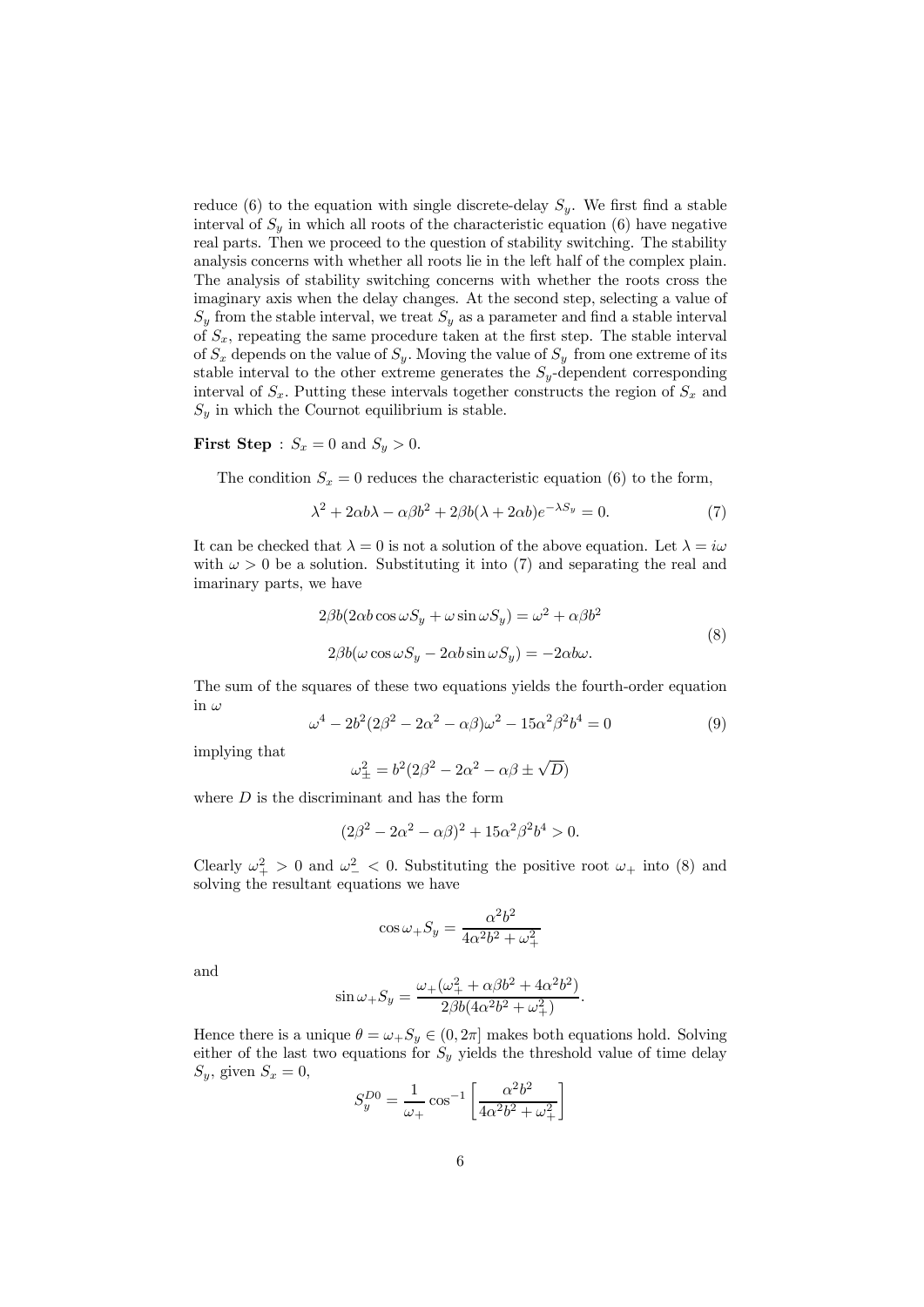$$
S_y^{D0} = \frac{1}{\omega_+} \sin^{-1} \left[ \frac{\omega_+ (\omega_+^2 + \alpha \beta b^2 + 4 \alpha^2 b^2)}{2 \beta b (4 \alpha^2 b^2 + \omega_+^2)} \right]
$$

where the values of the right hand sides of these expressions are the same.

To verify stability switching, we need to determine the sign of the derivative of Re $[\lambda(S_y)]$  at the point where  $\lambda(S_y)$  is purely imaginary. By differentiating (7) with respect to  $S_y$ , we have

$$
2\left\{2(\lambda+\alpha v+\beta b e^{-\lambda S_y})-\beta b(\lambda+2\alpha b)e^{-\lambda S_y}S_y\right\}\frac{d\lambda}{dS_y}=2\beta b(\lambda+2\alpha b)\lambda e^{-\lambda S_y}.
$$

For convenience we check the sign of  $(d\lambda/dS_y)^{-1}$  that is written as

$$
\left(\frac{d\lambda}{dS_y}\right)^{-1} = \frac{(\lambda + \alpha b)e^{\lambda S_y} + \beta b}{\beta b\lambda(\lambda + 2\alpha b)} - \frac{S_y}{\lambda}
$$

where, from (7), we have

$$
e^{\lambda S_y} = -\frac{2\beta b(\lambda + 2\alpha b)}{\lambda^2 + 2\alpha b\lambda - \alpha\beta b^2}.
$$

Therefore

$$
\text{sign}\left[\frac{d(\text{Re }\lambda)}{dS_y}\right]_{\lambda=i\omega_+} = \text{sign}\left[\text{Re}\left(\frac{d\lambda}{dS_y}\right)^{-1}\right]_{\lambda=i\omega_+} \n= \text{sign}\left[-\frac{2(\lambda+\alpha b)}{\lambda(\lambda^2+2\alpha b\lambda-\alpha\beta b^2)}+\frac{1}{\lambda(\lambda+2\alpha b)}\right]_{\lambda=i\omega_+} \n= \text{sign}\left[\frac{2(\omega_+^2+\alpha\beta b^2+2\alpha^2 b^2)}{(\omega_+^2+\alpha\beta b^2)^2+(2\alpha b\omega_+)^2}-\frac{1}{4\alpha^2 b^2+\omega_+^2}\right] \n= \text{sign}\left[2(\omega_+^2+\alpha\beta b^2)+4b^2(\alpha^2-\beta^2)\right] \n= \text{sign}\left[2b^2\sqrt{D}\right] > 0.
$$

This result implies that the crossing of the imaginary axis is from the left to the right as  $S_y$  increases and thus leads to the loss of stability. It can be noticed that the firms are symmetric in the adjustment coefficients and discrete-delays. We can get the threshold value of  $S_x$  by interchanging  $\alpha$  and  $\beta$ . Concerning stability of the Cournot equilibrium, the following conclusion holds at the first step:

**Theorem 2** *The discrete-delay duopoly model with*  $S_i > 0$  *and*  $S_j = 0$  (*i, j* =  $(x, y, i \neq j)$  is locally asymptotically stable for  $S_i < S_i^{D0}$  and unstable for  $S_i > j$  $S_i^{D0}$  where the critical level of discrete-delay  $S_i^{D0}$  is defined by

$$
S_i^{D0} = \frac{1}{\omega_{i+}} \cos^{-1} \left[ \frac{b^2 b^2}{4b^2 b^2 + \omega_{i+}^2} \right]
$$

*with*

$$
\omega_{i+} = b\sqrt{2a^2 - 2b^2 - \alpha\beta + \sqrt{D_i}}
$$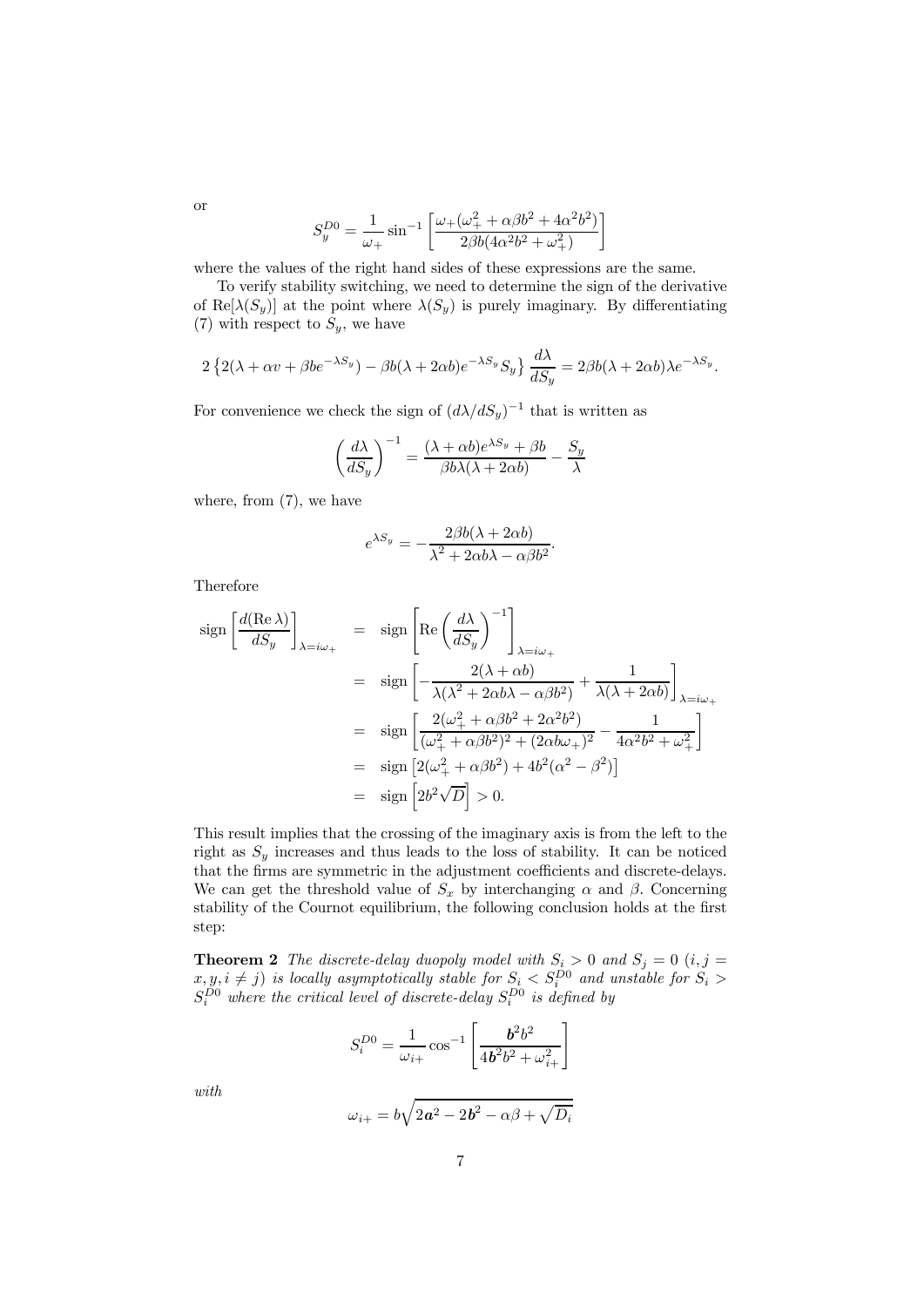*and*

$$
D_i = (2a^2 - 2b^2 - \alpha \beta)^2 + 15\alpha^2 \beta^2 b^4
$$

*where*

$$
\mathbf{a} = \alpha
$$
 and  $\mathbf{b} = \beta$  if  $i = x$  and  $\mathbf{a} = \beta$  and  $\mathbf{b} = \alpha$  if  $i = y$ .

#### **Second Step** :  $S_x > 0$  and  $S_y > 0$ .

Suppose that the characteristic equation (6) has a value of  $S_y$  selected from the stability interval  $[0, S_y^{D0})$  obtained at the first step. By the same token, let  $\lambda = iw, w > 0$  be a solution of the characteristic equation. Substituting it into (6) we have the real and imaginary parts in the following forms:

$$
2\alpha bw \sin wS_x + 4\alpha \beta b^2 \cos w(S_x + S_y) = w^2 + \alpha \beta b^2 - 2\beta bw \sin wS_y,
$$
  

$$
2\alpha bw \cos wS_x - 4\alpha \beta b^2 \sin w(S_x + S_y) = -2\beta bw \cos wS_y.
$$
  
(10)

Hence the sum of the squares of the two equations in (10) is arranged to be

$$
4\alpha^{2}b^{2}w^{2} + 16\alpha^{2}\beta^{2}b^{4} - 16\alpha^{2}\beta b^{3}w\sin wS_{y}
$$
\n
$$
= (w^{2} + \alpha\beta b^{2})^{2} + 4\beta^{2}b^{2}w^{2} - 4\beta b(w^{2} + \alpha\beta b^{2})w\sin wS_{y}
$$
\n(11)

which is written as a fourth-order equation in  $w$ ,

$$
w^{4} + 2b^{2}(2\beta^{2} - 2\alpha^{2} + \alpha\beta)w^{2} - 15\alpha^{2}\beta^{2}b^{4} + 4\beta bw(4\alpha^{2}b^{2} - w^{2} - \alpha\beta b^{2})\sin wS_{y} = 0.
$$

It is not easy to solve this equation analytically for  $w$ . However, under a specific condition such as  $\alpha = \beta = k$ , the equation is reduced to

$$
(w2 – 3k2b2)(w2 + 5k2b2 – 4kbw sin wSy) = 0.
$$

Since the second factor is always positive, a positive solution of  $w$  is uniquely determined to be  $w_+ = \sqrt{3}kb$  which is independent of the specific value of  $S_y$ .

Using the addition theorem for trigonometric functions, we solve (10) to obtain

$$
\sin wS_x = \frac{2\alpha b(w^2 + \alpha\beta b^2) + 8\alpha\beta^2 b^3 w - 4\alpha\beta b^2 (\alpha\beta b^2 + 2w^2)\sin wS_y}{4\alpha^2 b^2 (w^2 + 4\beta^2 b^2 - 4\beta b \sin wS_y)}
$$

,

and

$$
\cos wS_x = \frac{\beta^2 b^2 \cos wS_y}{w^2 + 4\beta^2 b^2 - 4\beta b \sin wS_y}.
$$

Again, we need to determine the sign of the derivative of  $\text{Re}[\lambda(S_x)]$  at the point where  $\lambda(S_x)$  is purely imaginary. From (6), we have

$$
\left(\frac{d\lambda}{dS_x}\right)^{-1} = \frac{(2\lambda + 2\beta b(1 - \lambda S_y)e^{-\lambda S_y})e^{\lambda S_x}}{\lambda(2\alpha b\lambda + 4\alpha\beta b^2 e^{-\lambda S_y})} + \frac{2\alpha b - 4\alpha\beta b^2 e^{-\lambda S_y}}{\lambda(2\alpha b\lambda + 4\alpha\beta b^2 e^{-\lambda S_y})} - \frac{S_x}{\lambda}
$$

where from  $(6)$ 

$$
e^{\lambda S_x} = -\frac{2\alpha b\lambda + 4\alpha\beta b^2 e^{-\lambda S_y}}{\lambda^2 - \alpha\beta b^2 + 2\beta b e^{-\lambda S_y}}.
$$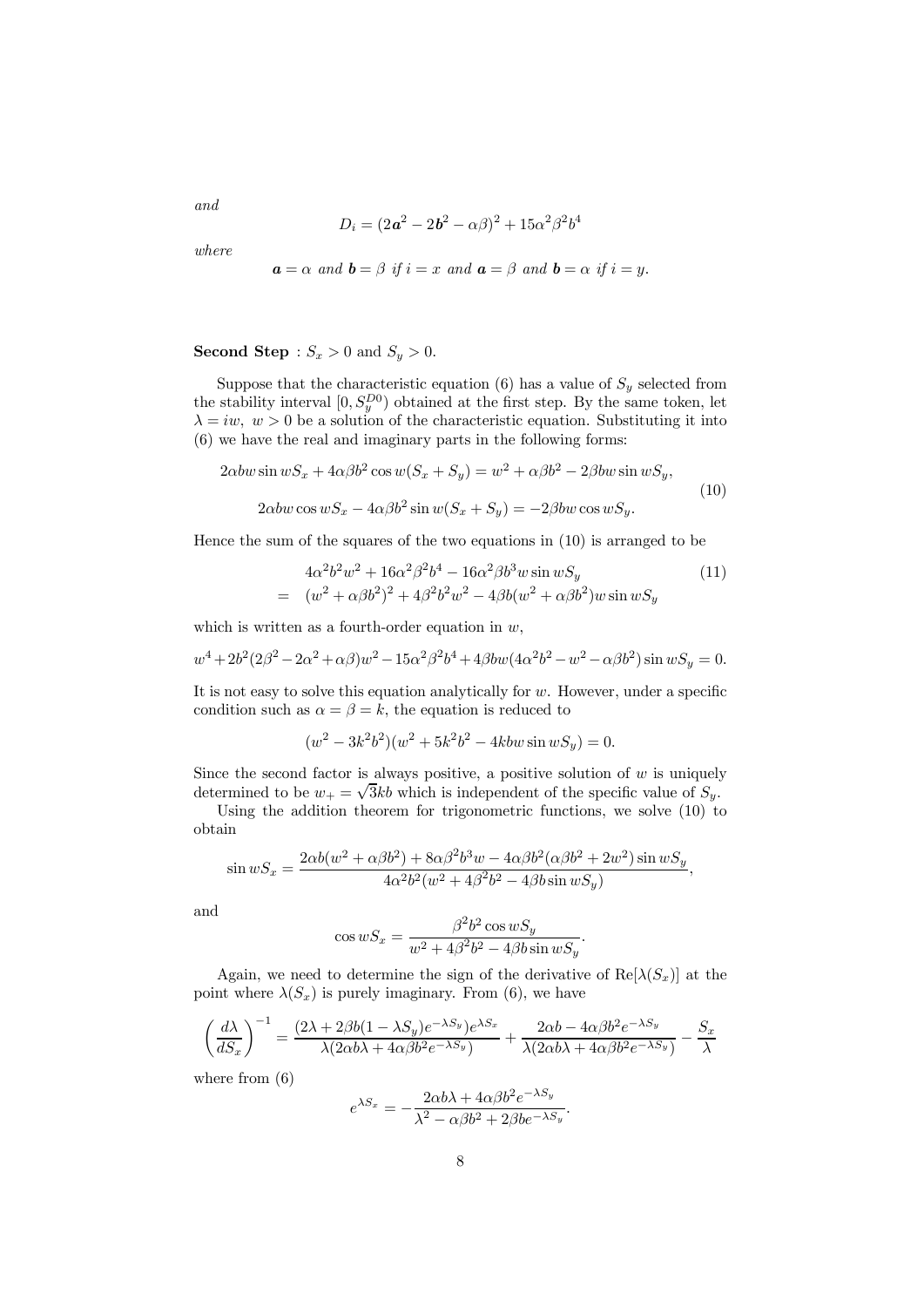Therefore

$$
\begin{split}\n&\text{sign}\left[\frac{d(\text{Re }\lambda)}{dS_{x}}\right]_{\lambda=iw_{+}} \\
&= \text{sign}\left[\text{Re}\left(\frac{d\lambda}{dS_{x}}\right)^{-1}\right]_{\lambda=iw_{+}} \\
&= \text{sign}\left[-\frac{2\lambda + 2\beta b(1 - \lambda S_{y})e^{-\lambda S_{y}}}{\lambda(\lambda^{2} - \alpha\beta b^{2} + 2\beta b\lambda e^{-\lambda S_{y}})} + \frac{2\alpha b - 4\alpha\beta b^{2} S_{y}e^{-\lambda S_{y}}}{\lambda(2\alpha b\lambda + 4\alpha\beta b^{2}e^{-\lambda S_{y}})}\right]_{\lambda=iw_{+}} \\
&= \text{sign}\left[-\frac{-4\beta^{2}b^{2}w_{+} + 2\alpha b(2w_{+}^{2} + \alpha\beta b^{2})\sin w_{+}S_{y} + 2\beta bw_{+}(\alpha\beta b^{2} + w_{+}^{2})S_{y}\cos w_{+}S_{y} + w_{+}^{2}(3\beta b^{2}w_{+}^{2})\cos w_{+}S_{y} + w_{+}^{2}(3\beta b^{2}w_{+}^{2})\cos w_{+}S_{y}\cos w_{+}S_{y}\cos w_{+}S_{y}\cos w_{+}S_{y}\cos w_{+}S_{y}\cos w_{+}S_{y}\cos w_{+}S_{y}\cos w_{+}S_{y}\cos w_{+}S_{y}\cos w_{+}S_{y}\cos w_{+}S_{y}\cos w_{+}S_{y}\cos w_{+}S_{y}\cos w_{+}S_{y}\cos w_{+}S_{y}\cos w_{+}S_{y}\cos w_{+}S_{y}\cos w_{+}S_{y}\cos w_{+}S_{y}\cos w_{+}S_{y}\cos w_{+}S_{y}\cos w_{+}S_{y}\cos w_{+}S_{y}\cos w_{+}S_{y}\cos w_{+}S_{y}\cos w_{+}S_{y}\cos w_{+}S_{y}\cos w_{+}S_{y}\cos w_{+}S_{y}\cos w_{+}S_{y}\cos w_{+}S_{y}\cos w_{+}S_{y}\cos w_{+}S_{y}\cos w_{+}S_{y}\cos w_{+}S_{y}\cos w_{+}S_{y}\cos w_{+}S_{y}\cos w_{+}S_{y}\cos w_{+}S_{y}\cos w_{+}S_{y}\cos w_{+}S_{y}\cos w_{+}S_{y
$$

where we use (11) in the last step. Under the specific condition  $\alpha = \beta = k$ , the expression in the last brackets is simplified as

$$
2w_+(k^2b^2+w_+^2)-4kbw_+^2\sin w_+S_y>(8\sqrt{3}-12)k^2b^3>0.
$$

The first inequality is due to  $|\sin w_+ S_y| < 1$  and  $w_+ = \sqrt{3}kb$ . Therefore we obtain

$$
\frac{d(\mathop{\rm Re}\nolimits \lambda)}{dS_x}\bigg|_{\lambda= i w_+} > 0
$$

implying that all the roots cross the imaginary axis from left to right as  $S_x$ increases when  $S_y$  is chosen from its stability interval. The result is summarized in the following theorem:

**Theorem 3** *Given*  $\alpha = \beta = k$ , *the discrete-delay duopoly model with*  $S_x > 0$ and  $S_y \in (0, S_y^{D0}]$  is locally asymptotically stable for  $S_x < \bar{S}_x$  and unstable for  $S_x > \overline{S}_x$  where  $\overline{S}_x = \overline{S}_x(S_y)$  and  $\overline{S}_x(S_y)$  is defined by

$$
\bar{S}_x(S_y) = \frac{1}{w_+} \cos^{-1} \left[ \frac{\beta^2 b^2 \cos w_+ S_y}{w_+^2 + 4\beta^2 b^2 - 4\beta b \sin w_+ S_y} \right]
$$
  

$$
w_+ = \sqrt{3}kb.
$$

*with*

Notice that 
$$
\bar{S}_x(S_y)
$$
 converges to the threshold value  $S_x^{D0}$  obtained in Theorem 2, when  $S_y$  approaches 0. The locus of  $\bar{S}_x = \bar{S}_x(S_y)$  for  $S_y \in (0, S_y^{D0}]$  is the partition curve dividing the discrete-delays  $(S_x, S_y)$  space into stable and unstable regions and is depicted as a red concave curve in Figure 1B.

D0

## 4 Linear Duopolies with Two Continuous-Delays

In real economic situations, the delays are usually uncertain and can be considered to be fixed only under special circumstances. Therefore, we will re-model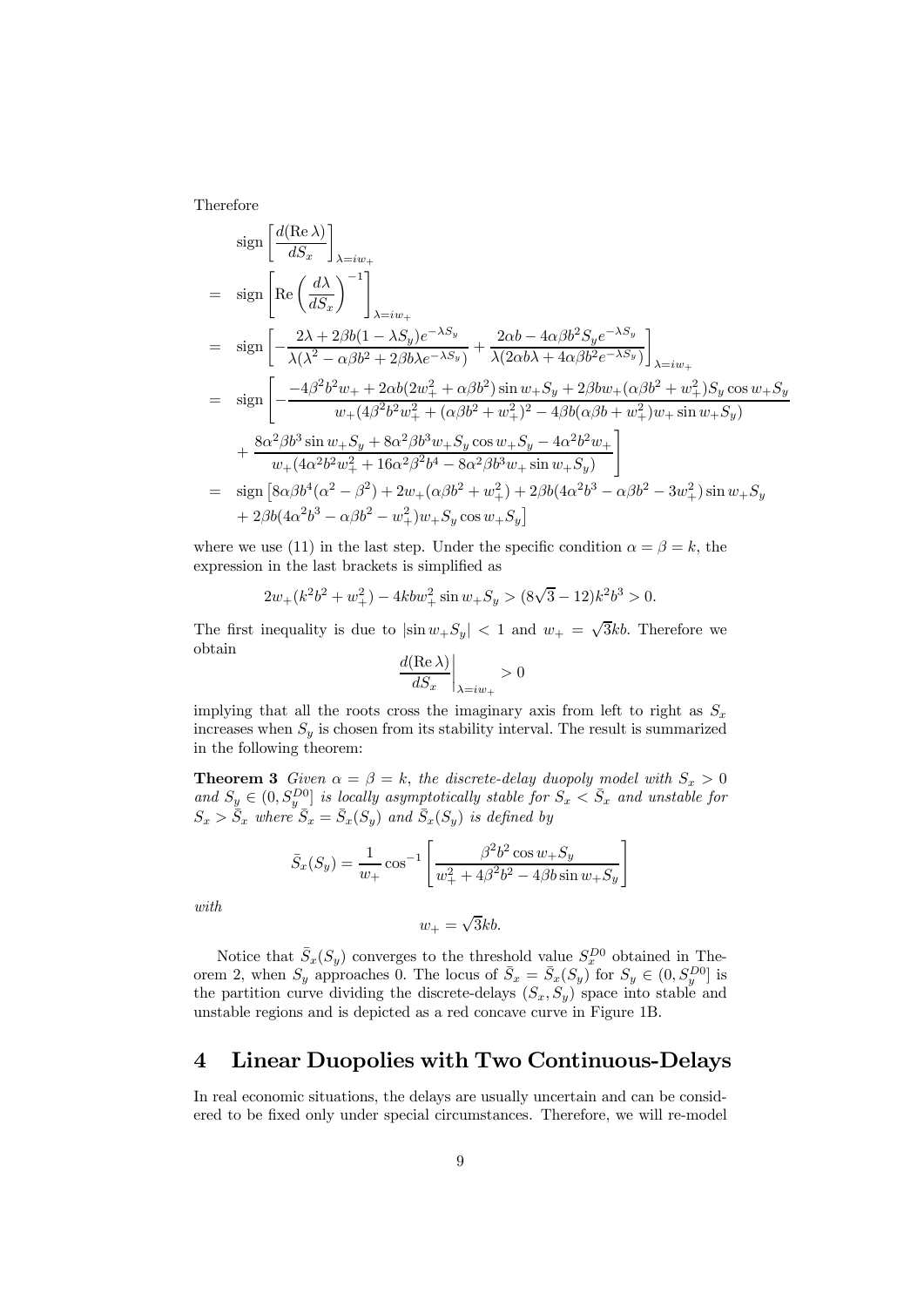time delays in a continuously distributed manner and compare the discretedelay effects with the continuous-delay effects. As in the discrete-delay model, we examine the case where the firms have time delays only in implementing information about their own outputs.<sup>2</sup> State variables  $x(t)$  and  $y(t)$  in the diagonal terms are replaced by certain averages of past values. The continuous-delay dynamic system is frequently modeled with Volterra type integro-differential equations

$$
\begin{aligned} \dot{x}(t) &= \alpha(a - c_x - 2bx^e(t) - by(t)), \\ \dot{y}(t) &= \beta(a - c_y - bx(t) - 2by^e(t)), \end{aligned} \tag{12}
$$

with expectations on its own outputs,

$$
x^{e}(t) = \int_{0}^{t} \phi(t - s, S_x, n_x) x(s) ds
$$

and

$$
y^{e}(t) = \int_{0}^{t} \phi(t-s, S_y, n_y) y(s) ds.
$$

The weighting function  $\phi$  is assumed to have the form

$$
\phi(t-s,\Gamma,\ell) = \begin{cases} \frac{1}{\Gamma}e^{-\frac{t-s}{\Gamma}} & \text{if } \ell = 0, \\ \frac{1}{\ell!} \left(\frac{\ell}{\Gamma}\right)^{\ell+1} (t-s)^{\ell} e^{-\frac{\ell(t-s)}{\Gamma}} & \text{if } \ell \ge 1. \end{cases}
$$
(13)

Here we assume that  $\Gamma > 0$  and  $\ell$  is a nonnegative integer. For  $\ell = 0$ , weights are exponentially declining with most weight given to the most current data. For  $\ell >$ 0, the weighting function has a bell-shaped profile indicating that zero weight is given to the most recent data, rising to maximum at  $s = t - \Gamma$  and declining thereafter. As  $\ell$  increases, the weighting function becomes more peaked around  $\Gamma$  and as  $\ell$  goes to infinity, the weighting function converges to the Dirac delta function.<sup>3</sup>

Substituting (13) into the above expectation formations, and the resulting expressions into (12) yield a system of integro-differential equations. A steady state of system (12) is identical with the Cournot equilibrium,  $x^c$  and  $y^c$ . In order to analyze the dynamic behavior of the system, we consider the corresponding homogeneous system. Letting  $x_{\delta}$  and  $y_{\delta}$ , as before, denote the deviations of x and y from their Cournot output levels,  $x^c$  and  $y^c$ , the homogeneous system can be formulated as follows:

$$
\dot{x}_{\delta} = \alpha \left\{ -2b \int_{0}^{t} \phi(t-s, S_x, n_x) x_{\delta}(s) ds - by(t) \right\},
$$
  
\n
$$
\dot{y}_{\delta} = \beta \left\{ -bx(t) - 2b \int_{0}^{t} \phi(t-s, S_y, n_y) y_{\delta}(s) ds \right\}.
$$
\n(14)

We seek the solutions in the exponential forms

 $x_\delta(t) = e^{\lambda t}u$  and  $y_\delta(t) = e^{\lambda t}v$ ,

<sup>&</sup>lt;sup>2</sup>It is possible to show that time delays in the competitor's output are harmless to stability even in the continuous-delay model. See Matsumoto and Szidarovszky (2009)

<sup>&</sup>lt;sup>3</sup> See Bischi *et al.* (2010) for more properties of the weighting function,  $\phi(t-s,\Gamma,\ell)$ .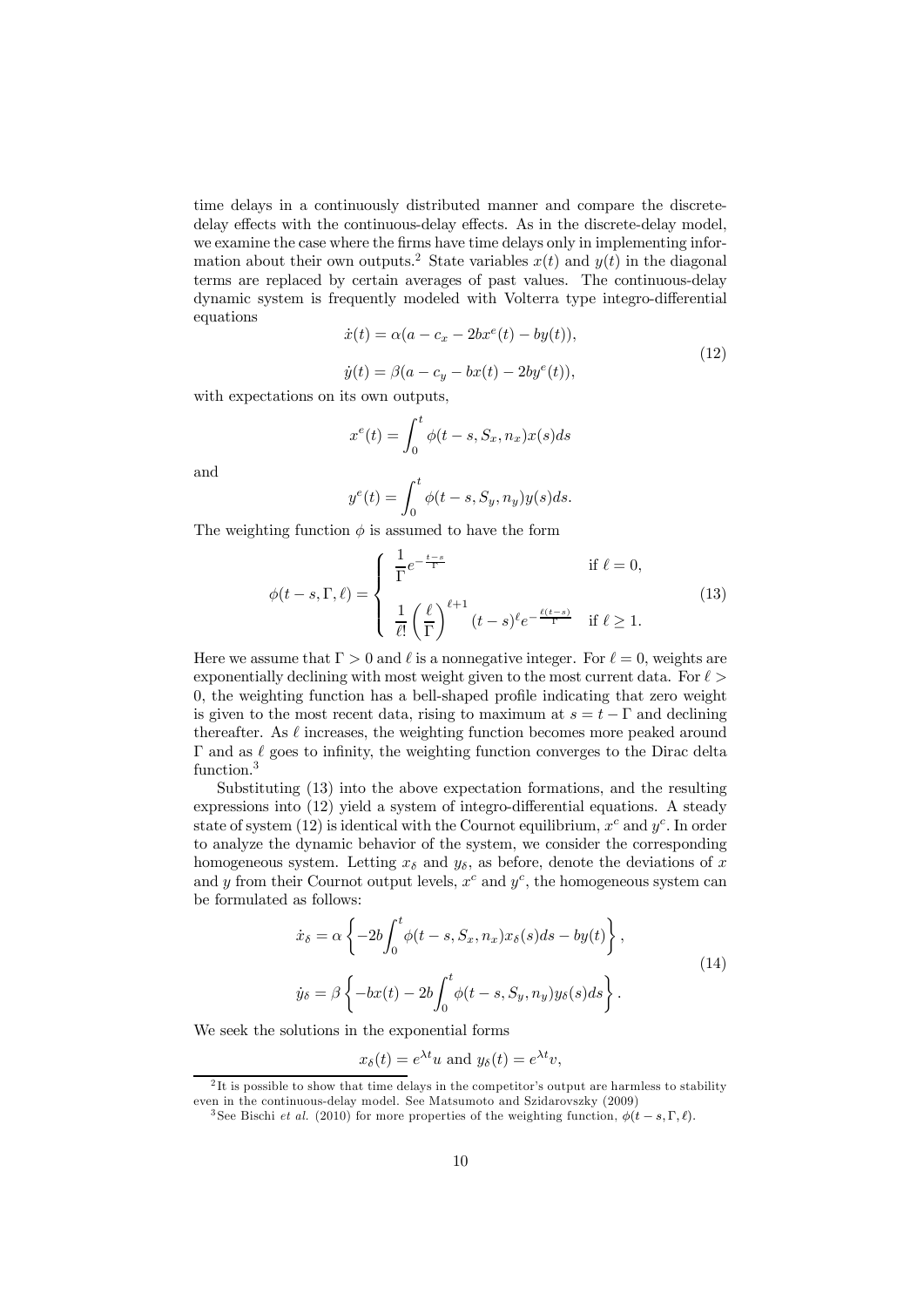and substituting these solutions into equation (14) and arranging terms yield

$$
\left(\lambda + 2\alpha b \int_0^t \phi(t-s, S_x, n_x) e^{-\lambda(t-s)} ds\right) u + \alpha b v = 0,
$$
  
\n
$$
\beta b u + \left(\lambda + 2\beta b \int_0^t \phi(t-s, S_y, n_y) e^{-\lambda(t-s)} ds\right) v = 0.
$$
\n(15)

Introducing a new variable  $z = t - s$ , we can simplify the integral terms by noticing that

$$
\int_0^t \phi(t-s,\Gamma,\ell)e^{-\lambda(t-s)}ds = \int_0^t \phi(z,\Gamma,\ell)e^{-\lambda z}dz.
$$

Allowing  $t \to \infty$ , we have

$$
\lim_{t \to \infty} \int_0^t \phi(z, \Gamma, \ell) e^{-\lambda z} dz = \left(1 + \frac{\lambda \Gamma}{q}\right)^{-(\ell+1)}
$$

with

$$
q = \begin{cases} 1 & \text{if } \ell = 0, \\ \ell & \text{if } \ell \ge 1. \end{cases}
$$

Then equations (15) can be written in the matrix form

$$
\left(\begin{array}{cc} A_x(\lambda) & B_x(\lambda) \\ B_y(\lambda) & A_y(\lambda) \end{array}\right) \left(\begin{array}{c} u \\ v \end{array}\right) = \left(\begin{array}{c} 0 \\ 0 \end{array}\right)
$$

where

$$
A_x(\lambda) = \left[\lambda \left(1 + \frac{\lambda S_x}{q_x}\right)^{n_x + 1} + 2\alpha b\right],
$$
  

$$
A_y(\lambda) = \left[\lambda \left(1 + \frac{\lambda S_y}{q_y}\right)^{n_y + 1} + 2\beta b\right],
$$
  

$$
B_x(\lambda) = \alpha b \left(1 + \frac{\lambda S_x}{q_x}\right)^{n_x + 1}
$$

and

$$
B_y(\lambda) = \beta b \left( 1 + \frac{\lambda S_y}{q_y} \right)^{n_y + 1}.
$$

A non-trivial solution exists if and only if

$$
A_x(\lambda)A_y(\lambda) - B_x(\lambda)B_y(\lambda) = 0
$$
\n(16)

which is called the characteristic polynomial of system  $(14)$ . Since it is difficult to check whether the real parts of the roots of (16) are negative or positive, we will specialize the from of the density function to obtain some analytical results.

We have already assumed that both firms have information delays about their own outputs,  $S_x > 0$ ,  $S_y > 0$  and  $S_x \neq S_y$ . In addition to this, we further assume that the firms have exponentially declining weighting functions, that is,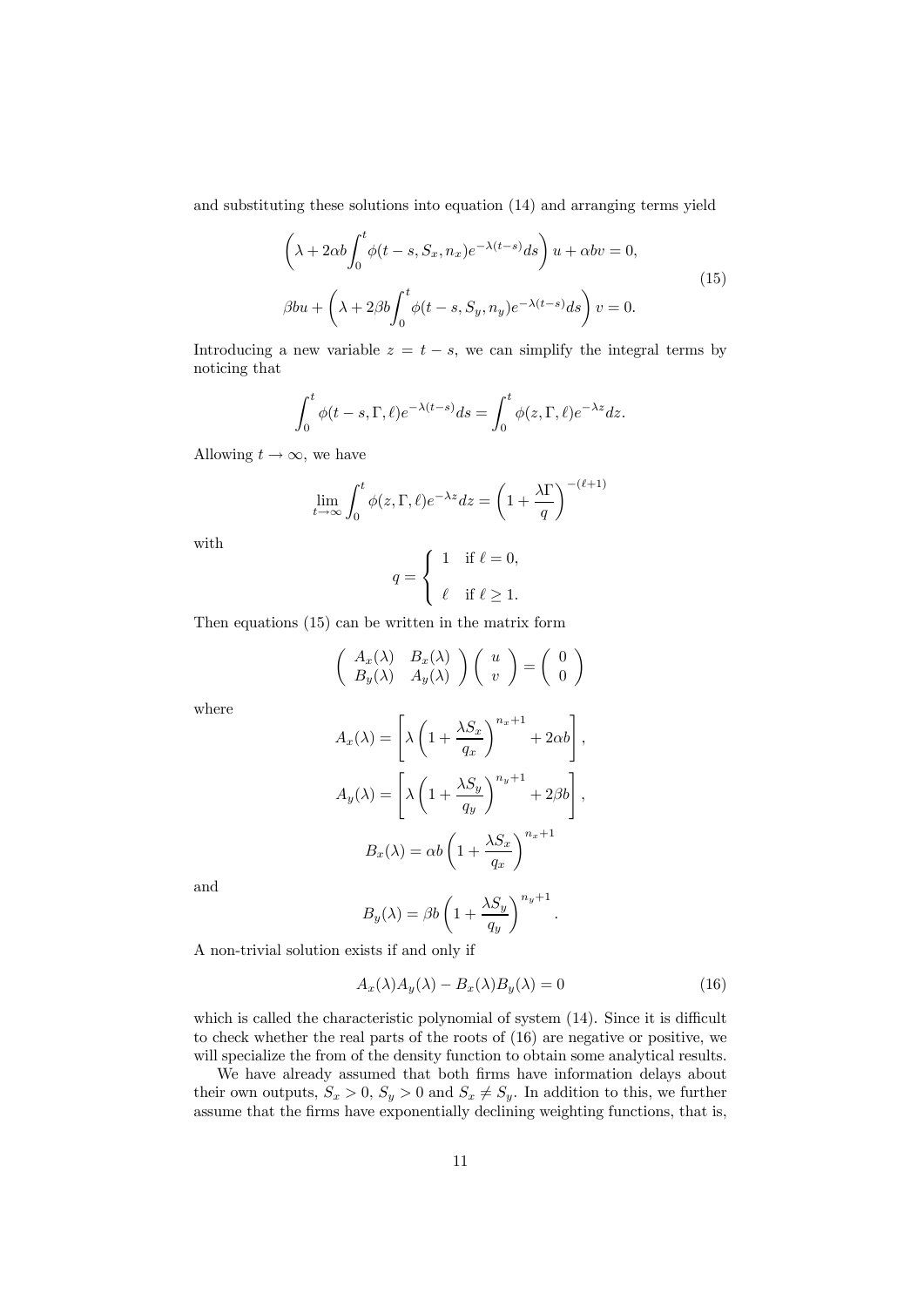$n_x = n_y = 0$ . Then equation (16) under these assumptions becomes a fourth degree polynomial equation:

$$
a_0 \lambda^4 + a_1 \lambda^3 + a_2 \lambda^2 + a_3 \lambda + a_4 = 0
$$

where the coefficients are defined as

$$
a_0 = S_x S_y > 0,\n a_1 = S_x + S_y > 0,\n a_2 = 1 + 2b(\alpha S_y + \beta S_x) - b^2 \alpha \beta S_x S_y \ge 0,\n a_3 = 2b(\alpha + \beta) - b^2 \alpha \beta (S_x + S_y) \ge 0,\n a_4 = 3b^2 \alpha \beta > 0.
$$

The Routh-Hurwitz stability theorem implies that the roots of the characteristic equation have negative real parts if and only if all coefficients are positive and the following determinants are positive:

$$
J_2 = \begin{vmatrix} a_1 & a_0 \\ a_3 & a_2 \end{vmatrix}
$$
 and 
$$
J_3 = \begin{vmatrix} a_1 & a_0 & 0 \\ a_3 & a_2 & a_1 \\ 0 & a_4 & a_3 \end{vmatrix}
$$
.

Notice that

$$
J_2 = S_x + S_y + 2b(\alpha S_y^2 + \beta S_x^2) > 0
$$

and

$$
J_3 = a_3 J_2 - a_1^2 a_4.
$$

Since  $J_2$ ,  $a_1$  and  $a_4$  are positive,  $J_3 > 0$  implies  $a_3 > 0$ . Then relation  $J_2 =$  $a_1a_2 - a_0a_3 > 0$  implies that  $a_2$  also have to be positive. It is thus sufficient for our purpose to assume that  $J_3 > 0$ , which implies that all roots have negative real parts.

**Theorem 4** If  $S_x > 0$  with  $n_x = 0$  and  $S_y > 0$  with  $n_y = 0$ , then the *continuous-delay system (12) is globally asymptotically stable for*  $(S_x, S_y)$  *below the partition curve,*  $J_3 = 0$ *, and unstable for*  $(S_x, S_y)$  *above the curve where* 

$$
J_3 = b\left\{ \left[ S_x + S_y + 2b(\alpha S_y^2 + \beta S_x^2) \right] \left[ 2(\alpha + \beta) - b\alpha\beta(S_x + S_y) \right] - 3b\alpha\beta(S_x + S_y)^2 \right\}
$$

.

The graphical representation of Theorem 4 is given in Figure 1A where the downward sloping curve is the locus of  $J_3 = 0$  with  $\alpha = \beta = b = 1$ . In the horizontally-shaded region under the locus, we have  $J_3 < 0$  and thus the Cournot equilibrium is asymptotically stable. Figure 1B is an enlargement of the square region surrounded by the two loci,  $S_x = S_x^{D0}$  and  $S_y = S_y^{D0}$ , in the lower-left part of Figure 1A. The downward-sloping red curve is the partition curve under the two discrete delays being within the horizontally-shaded region of Figure 1A. Therefore the stability region with the discrete-delay is smaller than the stability region with the continuous delay with  $n_x = n_y = 0$ .

Furthermore, if we solve  $J_3 = 0$ , taking  $S_i > 0$  and  $S_j = 0$ ,  $(i, j = x, y, i \neq j)$ , then we obtain the threshold value of the continuous-delay of firm  $i$  in the case where firm i has continuous-delay information on its own output while firm  $j$ has instantaneous information about its own output,

$$
S_i^{C0} = \frac{\bm{c} + \sqrt{\alpha^2 + \alpha\beta + \beta^2}}{\alpha\beta b}
$$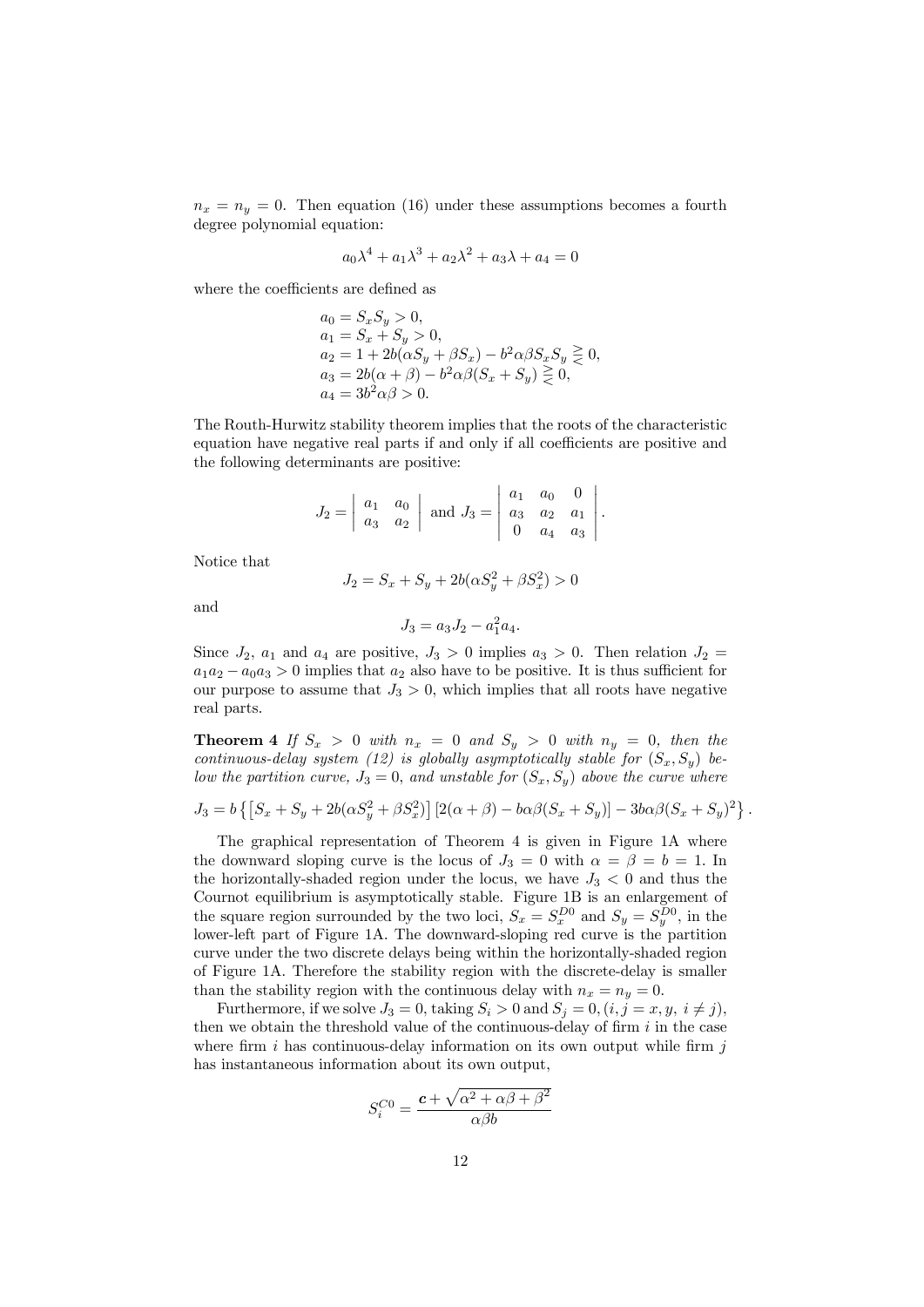$$
c = \beta
$$
 if  $i = x$  and  $c = \alpha$  if  $i = y$ .

The continuous-delay system with  $S_i > 0$  and  $S_j = 0$  is asymptotically stable if  $0 < S_i < S_i^{CO}$  and unstable otherwise. This result is also visualized in Figure 1A where the outer dotted horizontal or vertical line is the locus of  $S_i = S_i^{CO}$ . Under the horizontal line or in the left of the vertical line, the Cournot outputs are asymptotically stable when only one firm experiences a continuous-delay with exponentially declining weighting function.

It can be also observed in Figure 1A that the stability region with two continuous-delays is smaller than the stability region with a single continuoustime delay. The partition line under the single discrete-delay,  $S_i = S_i^{D0}$ , is also depicted in the shaded region as the inner horizontal or vertical dotted line. This partition curve with two discrete-delays is depicted as the outermost concaveshaped curve in Figure 1B where the stability region with two discrete-delays is smaller than the stability region with a single discrete-delay. Locations of these dotted lines indicate that the destabilizing effect of the single discrete-delay is stronger than the destabilizing effect of the single continuous-delay in the sense that the stability region with the discrete-delay is smaller than the stability region with the continuous delay.

It is possible to derive an analytic form of the partition curve with larger values of  $n_x$  and  $n_y$ . It becomes, however, clumsy and much more complicated. Therefore we numerically check the shapes of the partition curves. Taking  $\alpha = \beta = b = 1$  again and repeating the same procedure with increasing values of  $n_x = n_y = 1, 2, 3, 4$ , we obtain the four partition curves illustrated in Figure 1B in which  $P_i$  means the partition curve when  $n_x = n_y = i$ . It can be seen that the continuous-delay partition curve moves outward as the value of  $n_x =$  $n_y$  increases. In other word, the stability region under the continuous-delays expands and get closer to the stability region under the discrete-delays.

There is an interesting relation between the characteristic polynomials (6) and (16) of the systems with discrete- and continuous-delays. Assume that  $n_x$ and  $n_y$  converge to infinity. Since  $q_i = n_i$  for  $i = x, y$ , we have the limits

$$
A_x(\lambda) \to (\lambda e^{\lambda S_x} + 2\alpha b),
$$
  
\n
$$
A_y(\lambda) \to (\lambda e^{\lambda S_y} + 2\beta b),
$$
  
\n
$$
B_x(\lambda) \to \alpha b e^{\lambda S_x}
$$

and

$$
B_y(\lambda) \to \beta b e^{\lambda S_y}.
$$

Multiplying both sides of the characteristic equation (16) by  $e^{-\lambda S_x}e^{-\lambda S_y}$  and arranging terms, we get the characteristic equation (5),

$$
(\lambda + 2\alpha b e^{-\lambda S_x}) (\lambda + 2\beta b e^{-\lambda S_y}) - \alpha \beta b^2 = 0.
$$

Therefore in the limiting case, the characteristic equation of the continuousdelay model converges to the characteristic equation of the discrete-delay model. The former model can approximate dynamics generated by the latter model if

with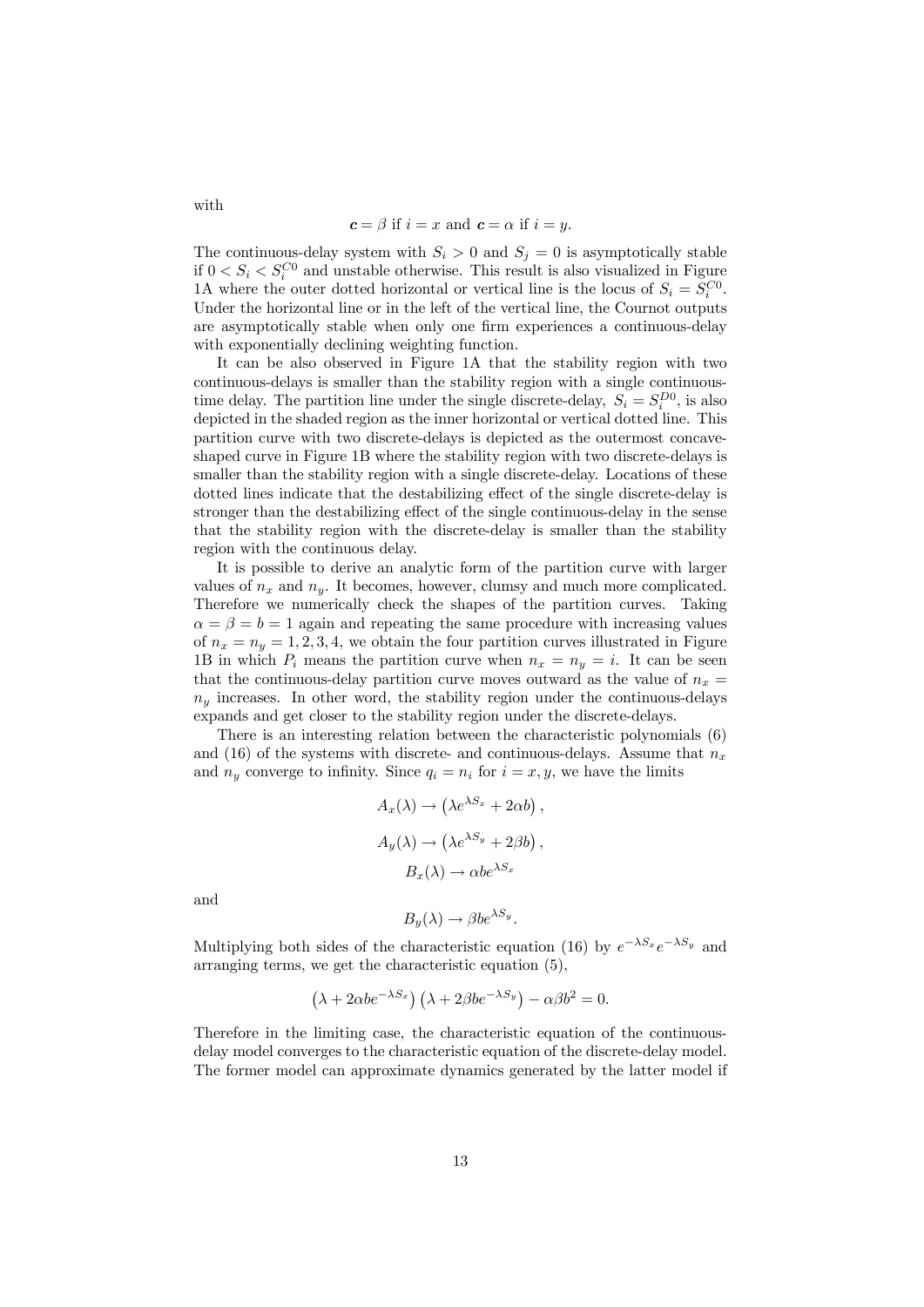the value of the shape parameters (i.e.,  $n_x$  and  $n_y$ ) of the weighting functions is large enough.



Figure 1. Partition lines of the discrete- and continuous-delay models.

In short, we find that increasing the shape parameters of the weighting function has a stabilizing effect in the sense that the stability region in the parameter space enlarges as the values of  $n_x$  and  $n_y$  increase.

## 5 Concluding Remarks

It is well-known that a continuous-time linear oligopoly is globally asymptotically stable. In this paper, we introduce two types of a time delay, a discretedelay and continuous-delay, and consider the destabilizing effects caused by the time delay in the duopoly framework. We draw attention to the case where each firm has delay information only on its own output and obtain the following results.

- (1) The analytical form of the partition curve dividing the  $(S_x, S_y)$  space into the stability and instability regions is explicitly derived as summarized in Theorems 2, 3 and 4.
- (2) The destabilizing effect caused by the discrete-delay is stronger than the destabilizing effect by the continuous-delay having the exponentially declining weighting function (i.e.,  $n_x = n_y = 0$ ) in the sense that the stability region with the former is smaller than the stability region with the latter as depicted in Figure 1A.
- (3) The strength of the destabilizing effects is reversed if the continuous-delay has the bell-shaped weighting function (i.e.,  $n_x = n_y > 0$ ) as shown in Figure 1B.
- (4) The stability region with continuous-delay expands as the shape parameter of the weighting function increases and converges to the stability region of discrete-delay when the shape parameter tends to infinity.